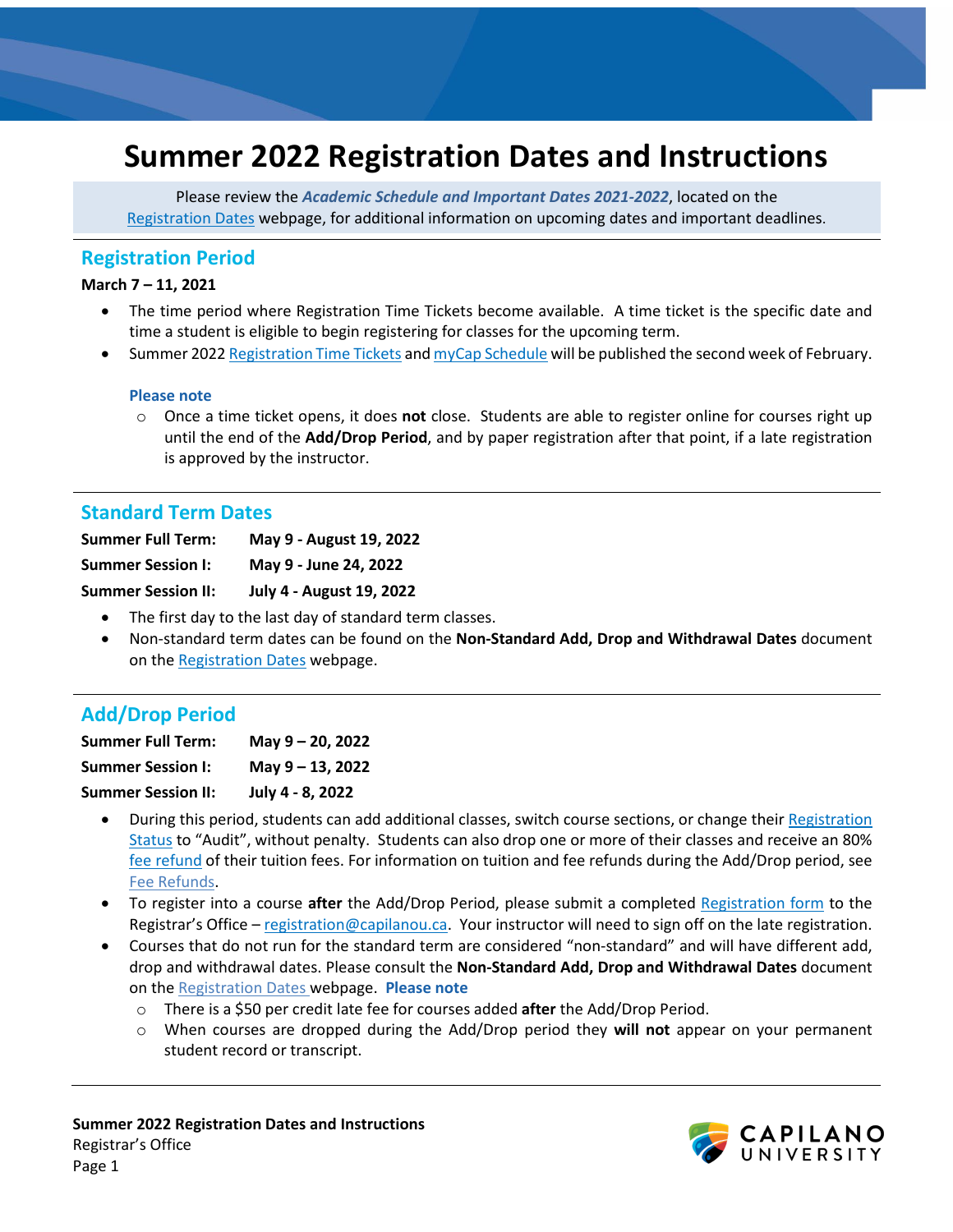# **Withdrawal Period**

**Summer Full Term: May 21 – July 15, 2022 Summer Session I: May 14 – June 3, 2022 Summer Session II: July 9 - 29, 2022**

• During this period, students can drop one or more of their classes, but they will receive a "W" standing on their transcript and they **will not** be eligible for a [fee refund.](https://www.capilanou.ca/admissions/fees--finances/tuition--fees/fee-refunds/)

#### **Please note**

- $\circ$  A "W" standing shows the student attempted a course but chose not to continue taking it that term
- o A "W" standing **will** appear on your permanent student record.
- o A "W" standing **will not** be included in the Grade Point Average (GPA) calculation.
- Courses that do not run for the standard term are considered "non-standard" and will have different add, drop and withdrawal dates. Please consult the **Non-Standard Add, Drop and Withdrawal Dates** document on th[e Registration Dates](http://www.capilanou.ca/current/dates/) webpage.
- Students **cannot** drop their courses **after** the Withdrawal period, unless unusual circumstances beyond the student's control makes it impossible for them to complete their coursework and affects their academic performance. To withdraw if this occurs, students must submit an [Extenuating Withdrawal](https://www.capilanou.ca/admissions/course-registration/registrars-office/appeals/) application form to the Registrar's Office - extenuating withdrawal@capilanou.ca.

## **Final Exam Period**

• Final Exams take place in class during the final week(s) of study. Students will need to contact their instructor for information.

# **Non-Standard Add, Drop and Withdrawal Dates**

#### **Various Dates**

- Courses that **do not** run for the *standard term* are considered "non-standard", and will have different add, drop and withdrawal dates from courses that run for the standard term.
- Information on these courses is listed on the **Non-Standard Add, Drop and Withdrawal Dates** document on th[e Registration Dates](http://www.capilanou.ca/current/dates/) webpage.
- To add a *non-standard* course **after** the *standard* Add/Drop Period deadline, you will need permission from your instructor and to submit a completed [Registration form](https://www.capilanou.ca/admissions/course-registration/registrars-office/transcripts--forms/) to the Registrar's Office – [registration@capilanou.ca.](mailto:registration@capilanou.ca) Dropping a non-standard course during its withdrawal period will also require submitting a registration form, but it does **not** need instructor approval.
- For information on tuition and fee refunds during the Add/Drop period, please visit the [Fee Refunds](https://www.capilanou.ca/admissions/fees--finances/tuition--fees/fee-refunds/) webpage.
- **Please note**
	- o There is a \$50 per credit late fee for courses added after the non-standard Add/Drop Period.
	- o When courses are dropped during the Add/Drop period they **will not** appear on your permanent student record or transcript.

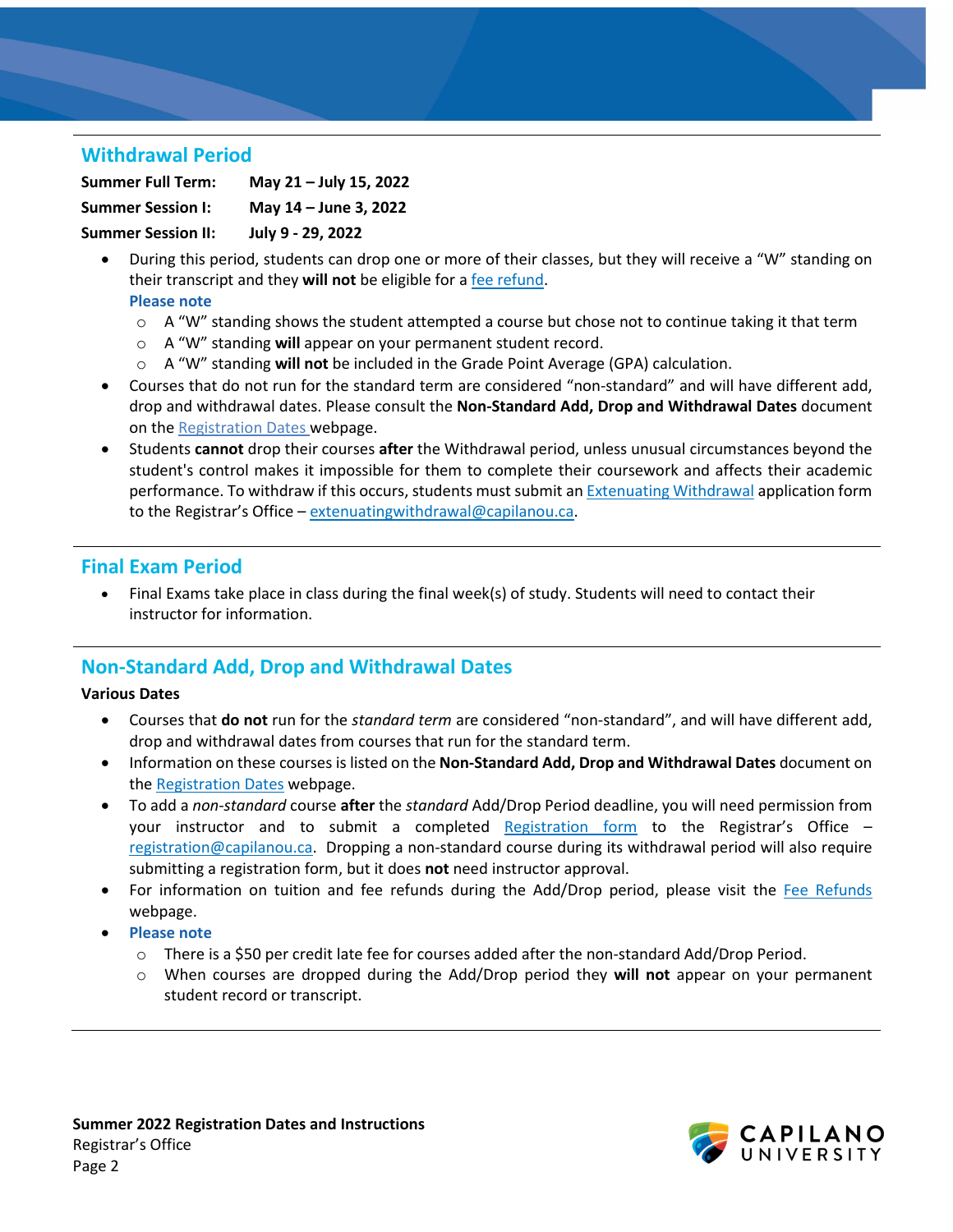# **Payment Information**

#### **Tuition & Fee Payment Deadline - May 2, 2022 (4:00pm)**

- To avoid being automatically deregistered (withdrawn) from your classes, all course fees for the Summer 2022 term must be submitted to the Cashier's Office by **4:00 pm on May 2, 2022**.
- For more information, please visit the [Fee Payment Deadline](https://www.capilanou.ca/admissions/fees--finances/fee-payment-deadline/) and th[e How to Pay](https://www.capilanou.ca/admissions/fees--finances/how-to-pay/) webpages.
- It is the **student's responsibility** to ensure that **all** fees and deposits are paid in full by the fee payment deadline, or that a valid fee deferral request has been submitted and approved.
- For more information please visit the [Fees and Finances](http://www.capilanou.ca/fees/) webpage.

#### **Fee Deferral Application Deadline – April 28, 2022 (4:00pm)**

- A fee deferral is an extension of the fee payment deadline and can be granted if you meet the eligibility criteria.
- All Fee Deferral Applications for approved **student loans, scholarship or awards,** or for **Work BC Skills Development Employment Benefits funding** must be submitted to Financial Aid & Awards by **4:00 pm** on **April 28, 2022** in order to avoid deregistration. Please consult the [Fee Deferrals](http://www.capilanou.ca/fee-deferrals/) webpage for more information.
- All **other** Fee Deferral requests (**international money/wire transfers**, **sponsored students**, **etc**.), should be submitted to the Cashier's Office (by **4:00 pm** on **May 2, 2022**, in order to avoid deregistration.
- Please visit the [Fee Payment Deadline](https://www.capilanou.ca/admissions/fees--finances/fee-payment-deadline/) webpage or contact the Cashier's Office at 604.984.1786 or by email a[t cashiers@capilanou.ca,](mailto:cashiers@capilanou.ca) for more information.

#### **Fee Refunds**

- Depending on when you drop your course, you may be eligible for a Tuition [Fee Refund.](http://www.capilanou.ca/fees/Fee-Refunds/)
- Refunds are processed six weeks after the start of the term and are mailed to the address currently listed in your [myCapU Account.](https://www.capilanou.ca/mycapu/)

### **Registration Information**

#### **Registration Takes Place Online**

• For complete instructions, see the **Registration Guide**, the **Waitlisting Guide** and the **Registration Error Message Guide** on the [How to Register](http://www.capilanou.ca/how-to-register/) webpage.

#### **Are You Eligible To Register?**

#### **Check your Registration Time Ticket**

- If you have applied and been accepted into your program, you will have a [Registration Time Ticket.](https://www.capilanou.ca/admissions/course-registration/how-to-register/registration-time-tickets/) To view your Registration Time Ticket, log into your [myCapU Account.](https://ssb.capilanou.ca/prod/twbkwbis.P_WWWLogin) On the **Student Services Tab** select *Registration* > *Check Your Registration Status*.
- If you have any "holds" that prevent registration (e.g. outstanding fees, library holds, etc.), or if your academic standing (see below) prevents registration, you will not be able to register.
- If you have any questions regarding your time ticket, holds, or academic standing, please contact the [Registrar's Office.](http://www.capilanou.ca/registrar/)



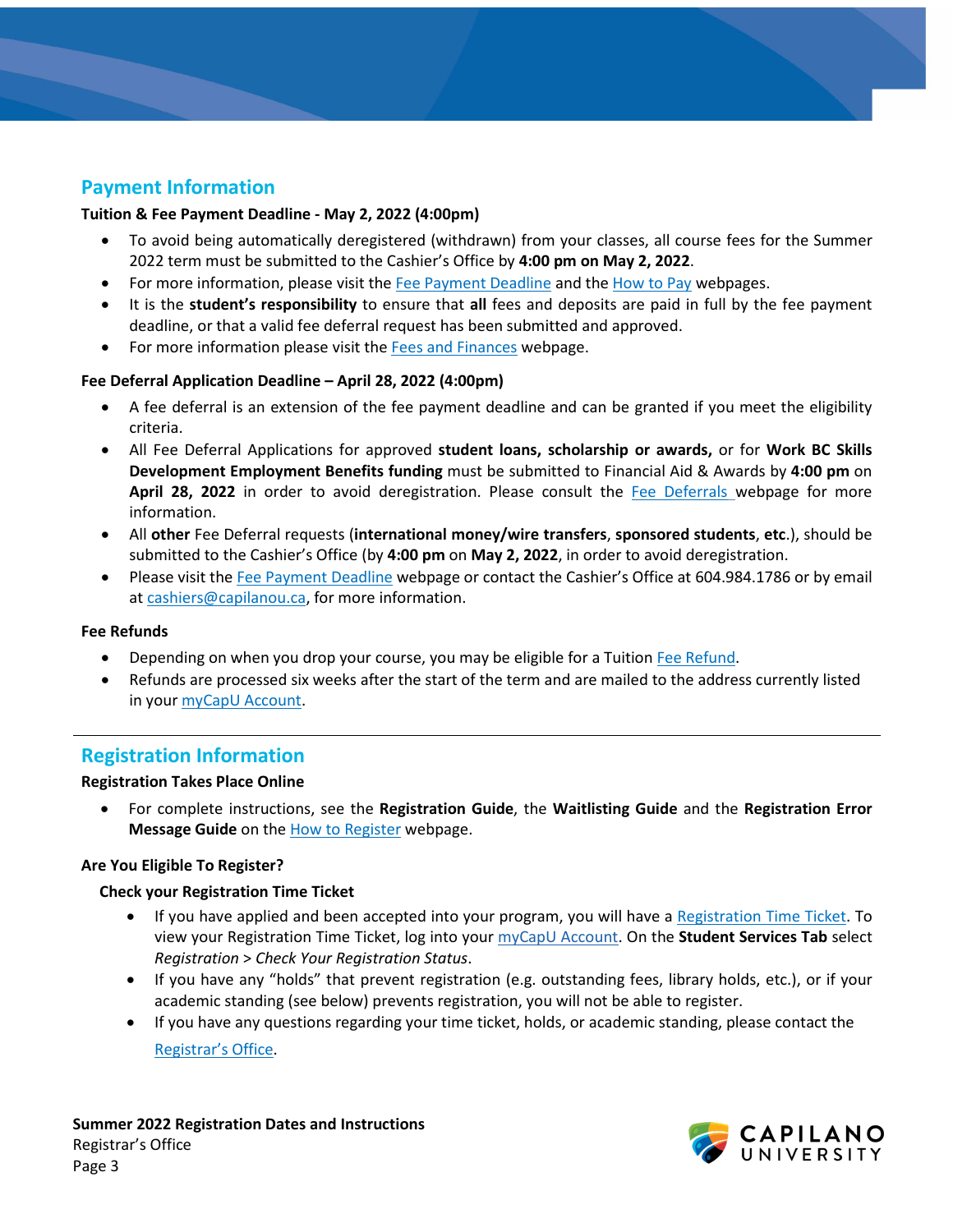#### **Academic Standing**

- If your academic standing is "Required to Withdraw", you may not be eligible to register.
- If you have already registered for a subsequent term, you will be deregistered from that term and your payment(s) will be refunded.
- For more information, please visit the **Academic Standing** section of the [Academic Policies and](https://www.capilanou.ca/mycapu/policies--procedures/academic-policies-and-procedures/) [Procedures](https://www.capilanou.ca/mycapu/policies--procedures/academic-policies-and-procedures/) webpage.

#### **What Courses Will You Take?**

#### **Course Planning Tools and Resources**

- If you would like help in choosing your courses, you should make an appointment with an [Academic](https://www.capilanou.ca/student-life/academic-support/academic-advising/)  [Advisor.](https://www.capilanou.ca/student-life/academic-support/academic-advising/) You may email [advising@capilanou.ca](mailto:advising@capilanou.ca) for simple academic advising questions, or visit the [Academic Advising](https://www.capilanou.ca/student-life/academic-support/academic-advising/) website for information on our services and to register for a [Course Planning](https://www.capilanou.ca/student-life/academic-support/academic-advising/course-planning-workshops/)  [Workshop.](https://www.capilanou.ca/student-life/academic-support/academic-advising/course-planning-workshops/)
- Choose courses using the online  $\frac{myCap}{Schedule}$  and to plan your class schedule. Ensure that you have the prerequisites for the courses you choose. Select a few additional courses as alternatives in the event some of your first choices are full.
- You may also choose to refer to the [Capilano University Calendar](https://www.capilanou.ca/admissions/course-registration/capilano-university-calendar/) to identify courses required to complete your program.
- **Note that** not all courses listed in the calendar are offered each term. You should check course availability using the [myCapU Schedule.](http://www.capilanou.ca/current/mycapschedule/)
- Information on how to register and waitlist into your courses, can be found on the [How to Register](https://capilanou.ca/admissions/course-registration/how-to-register/) webpage, by reviewing the [Registration](https://capilanou.ca/media/capilanouca/admissions/course-registration/how-to-register/Registration-Guide.pdf) and [Waitlist](https://capilanou.ca/media/capilanouca/admissions/course-registration/how-to-register/Waitlist-Guide.pdf) Guides

#### **Labs/Conversations/Tutorials**

- Some courses have a lab, conversation, or tutorial component in addition to the lecture. When registering in a lab, conversation, or tutorial component, you must register in the **same section** as the lecture.
- Please note that courses linked with a lab, conversation, or tutorial do not allow waitlisting. For more information, please consult the "Show More" notes for each course in the [myCap Schedule.](http://www.capilanou.ca/current/mycapschedule/)

#### **Course Clashes/Time Conflicts**

- The system will not let you register in two or more courses with conflicting class times (i.e. two or more courses scheduled at the same time or with overlapping times).
- If the overlap is small, please contact your instructors for information on the *Time Conflict Override* form.

#### **Course Availability**

• Admission to the University does **not** guarantee registration in any or all courses in which you wish to register.

#### **Audit Status**

- Audit registrations will only be permitted during the Add/Drop period and are dependent on available space and instructor's approval.
- In order to change your course status from credit to audit or from audit to credit during the Add/Drop period, you must submit a *Registration form* to the Registrar's Office with the instructor's signature.
- Audit changes are not available online via [myCap Schedule.](http://www.capilanou.ca/current/mycapschedule/) Regular tuition and all other student fees are assessed for Audit registrants.

**Summer 2022 Registration Dates and Instructions**  Registrar's Office Page 4

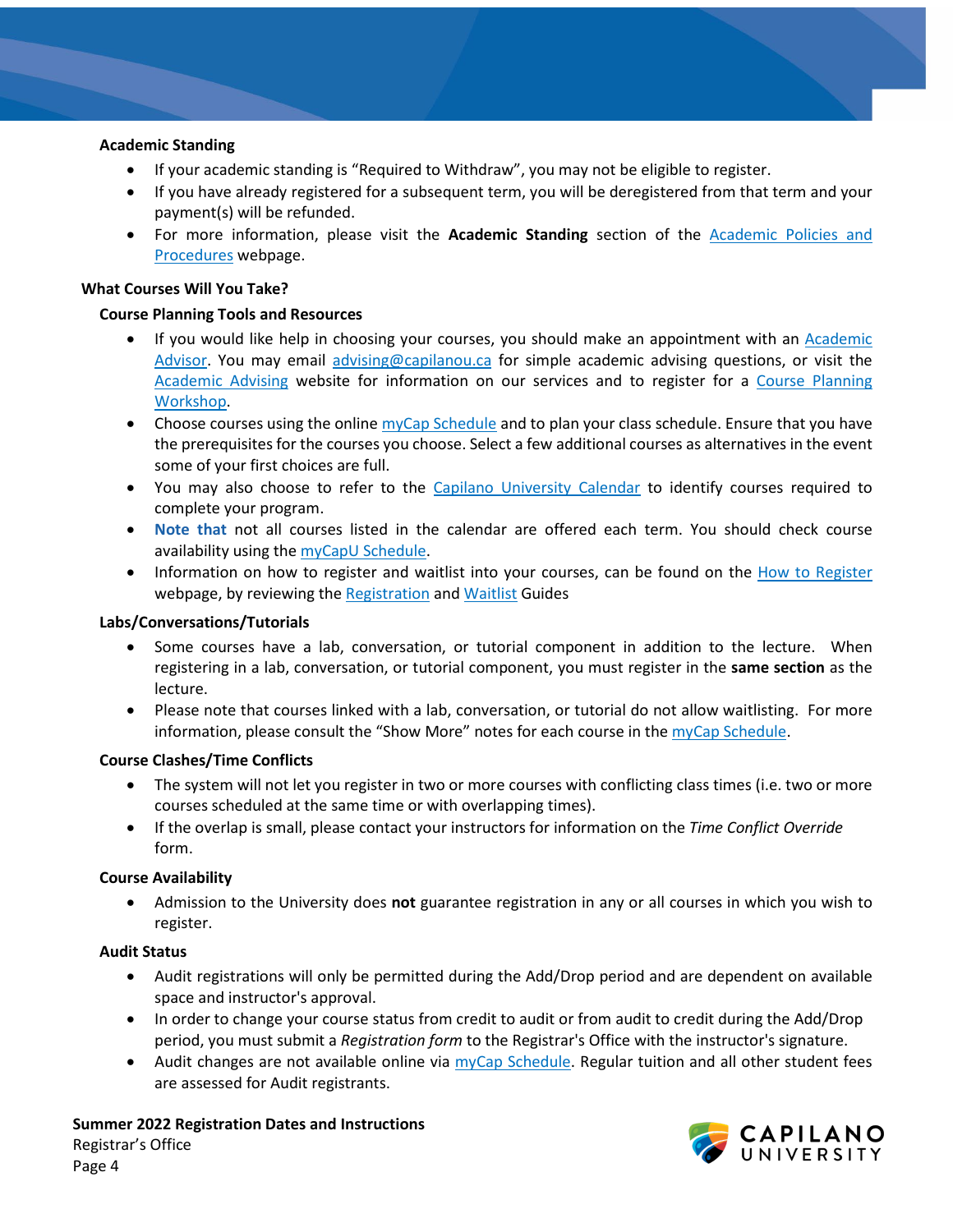- Audit students do not sit examinations, submit work, papers, lab reports, etc.; however, attendance at lectures, labs, and seminars is required. For those students who do not meet the attendance requirement, their permanent student record and transcript will be annotated with the comment 'Audit Denied'.
- Audit status is not calculated in GPA, does not have credit, and cannot be used toward the completion of a credential.
- For more information on Audit enrolment please see the *Academic Policies and Procedures* section of th[e Capilano University Calendar.](https://www.capilanou.ca/admissions/course-registration/capilano-university-calendar/)

| <b>Class</b>                      | The abbreviated name for the course - Example: ENGL 100 01:                                                                                                                                                                                                                                                                                                                                                                                                                                                                                                                                                                                                                                                                                                                                                                                                                                                                                                                                                                                                                                                                                                                                                   |  |  |
|-----------------------------------|---------------------------------------------------------------------------------------------------------------------------------------------------------------------------------------------------------------------------------------------------------------------------------------------------------------------------------------------------------------------------------------------------------------------------------------------------------------------------------------------------------------------------------------------------------------------------------------------------------------------------------------------------------------------------------------------------------------------------------------------------------------------------------------------------------------------------------------------------------------------------------------------------------------------------------------------------------------------------------------------------------------------------------------------------------------------------------------------------------------------------------------------------------------------------------------------------------------|--|--|
|                                   | Subject = ENGL (English), Course Number = 100, Section Number = 01                                                                                                                                                                                                                                                                                                                                                                                                                                                                                                                                                                                                                                                                                                                                                                                                                                                                                                                                                                                                                                                                                                                                            |  |  |
| <b>Course Title</b>               | Name of the course - Example: Academic Writing Strategies (ENGL 100).                                                                                                                                                                                                                                                                                                                                                                                                                                                                                                                                                                                                                                                                                                                                                                                                                                                                                                                                                                                                                                                                                                                                         |  |  |
| <b>CRN</b>                        | A 5 digit system generated course reference number that is used for web registration. Each<br>section has their own unique CRN.                                                                                                                                                                                                                                                                                                                                                                                                                                                                                                                                                                                                                                                                                                                                                                                                                                                                                                                                                                                                                                                                               |  |  |
| <b>Instructor</b>                 | Name of the instructor(s) teaching the class.                                                                                                                                                                                                                                                                                                                                                                                                                                                                                                                                                                                                                                                                                                                                                                                                                                                                                                                                                                                                                                                                                                                                                                 |  |  |
| <b>Campus</b><br><b>Locations</b> | North Vancouver (NV): 2055 Purcell Way, North Vancouver, BC V7J 3H5<br>250 - 125 Victory Ship Way, North Vancouver, BC V7L 0G5<br>Lonsdale (LO):<br><b>Sunshine Coast (SE):</b><br>PO BOX 1609 - 5627 Inlet Avenue, Sechelt, BC VON 3A0<br>125 Lillooet Lake Road, Mount Currie, BC VON 2KO<br>T'szil Learning Centre (MC):<br>Squamish Learning Cetnre (SQ): TBA<br>Online:<br>Sections are delivered online<br><b>Off-Campus:</b><br>Sections are delivered off-campus                                                                                                                                                                                                                                                                                                                                                                                                                                                                                                                                                                                                                                                                                                                                      |  |  |
| <b>Instructional</b><br>methods   | Remote Asynchronous (RA): Sections do not require students to join the online class on<br>specified days/times.<br>Remote Synchronous (RS): Sections require that students join the online class on specified<br>days/times. These sections are scheduled in Pacific Time.<br>Remote Asynchronous + Synchronous (RAS): Sections are delivered using both<br>asynchronous and synchronous methods in combination. These sections require that<br>students join the online class during specified days/times, but not exclusively.<br>Dual Delivery (In-person + Remote) (DD): Sections are delivered using BOTH in-person and<br>remote methods in combination. These sections require that students join the class in-<br>person on specified days/times, but not exclusively. Remote classes may be synchronous<br>and/or asynchronous.<br>In-Person (IP): Sections require that students join the class on specified days/times and<br>locations.<br>Online (ON): Sections delivered online prior to Covid-19 or if Online offering type is<br>approved for Summer 2021. Please note online sections do not have specific synchronous<br>days/times.<br>Off-Campus (OF): Sections are delivered off-campus. |  |  |
| <b>Pre-requisites</b>             | A requirement that must be completed before taking the desired course. Courses considered<br>as pre-requisites, that are in progress at the time of registration will satisfy this requirement.                                                                                                                                                                                                                                                                                                                                                                                                                                                                                                                                                                                                                                                                                                                                                                                                                                                                                                                                                                                                               |  |  |

#### **Glossary o[f myCap Schedule](https://capilanou.ca/mycapu/mycap-schedule/) Terms**



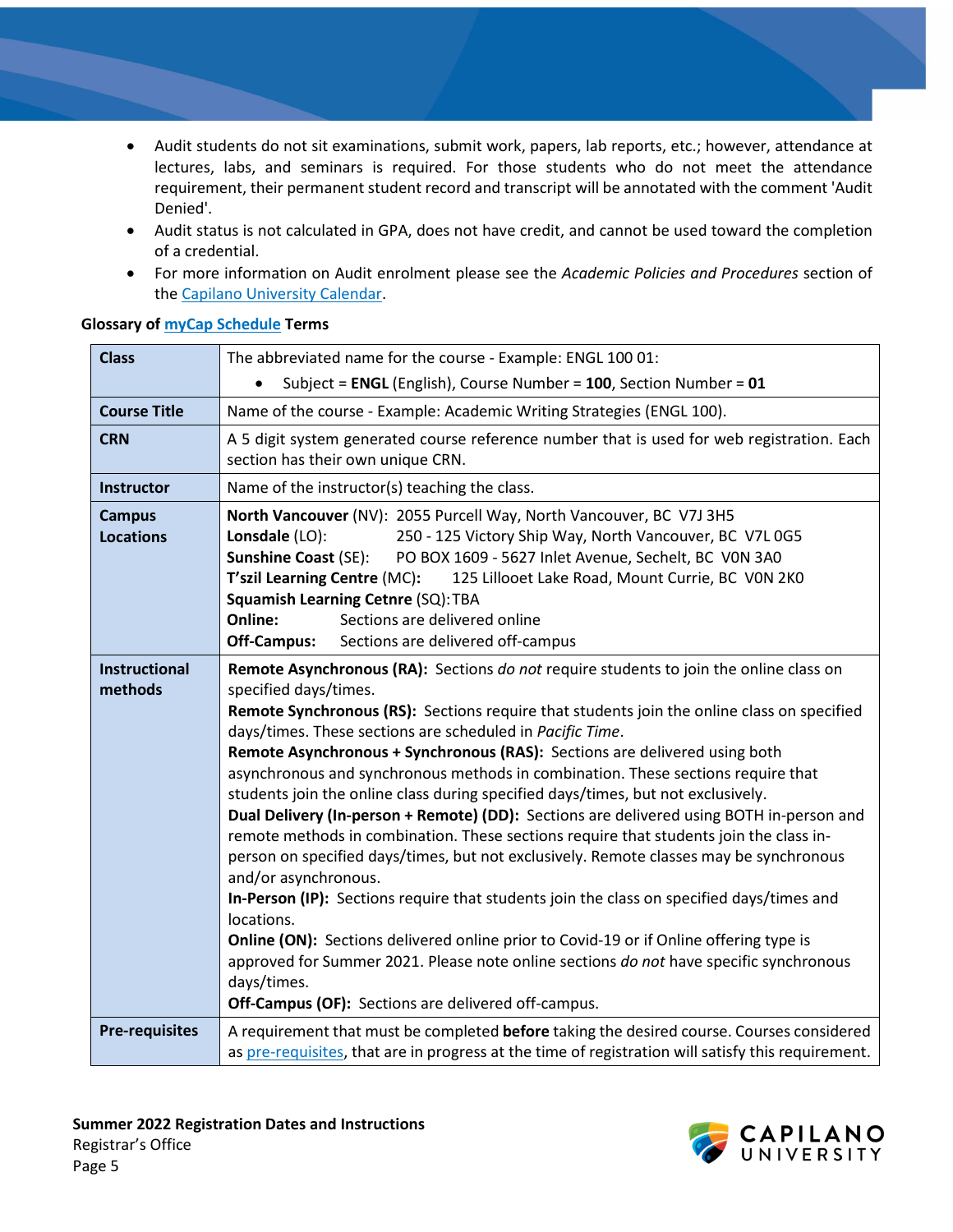| <b>Co-requisites</b>                         | A course requirement that should be fulfilled at the same time as, or before taking the<br>desired course. Courses considered as co-requisites, that are in progress at the time of<br>registration will satisfy this requirement.                                                                                                                                                                        |
|----------------------------------------------|-----------------------------------------------------------------------------------------------------------------------------------------------------------------------------------------------------------------------------------------------------------------------------------------------------------------------------------------------------------------------------------------------------------|
| <b>Seats</b>                                 | Number of students currently enrolled in the class over the total capacity.                                                                                                                                                                                                                                                                                                                               |
|                                              | Example: "Seats: 24/35" indicates that 24 students are enrolled in a class that has a total<br>capacity of 35.                                                                                                                                                                                                                                                                                            |
| <b>Waitlist</b>                              | The number of students that are currently waiting to get into a coure that has reached its<br>total seating capacity. Students can waitlist in a maximum of 5 courses, and as of Spring 2021,<br>no longer need to confirm their position every 72 hours. However, if students receive a<br>registration "Offer", they still need to accept that offer within 24 hours to be registered in the<br>course. |
| <b>Registration</b><br><b>Error Messages</b> | Registration Error Messages occur when a course requirement is not met, the student does<br>not have the necessary pre-requisite, or they are not registering into the required co-requisite<br>at the same time as their initial course.                                                                                                                                                                 |
|                                              | • Course requirements are listed in the registration notes section of the myCap Schedule<br>(select the "Show More" link in the Course Description, to access this information).                                                                                                                                                                                                                          |
|                                              | • Registration Error Messages must be resolved before you can register into the course.<br>For a full listing of possible Error Messages and their solutions, please consult the<br>Registration Error Message Guide on the How to Register webpage.                                                                                                                                                      |

#### **Do You Have The Required Prerequisites For Your Courses?**

#### **Prerequisites**

- Course [prerequisites](https://www.capilanou.ca/admissions/course-registration/how-to-register/planning-your-courses/) are automatically checked against your academic record. The system will not let you register for a course for which you do not have the prerequisite(s) or if the prerequisite(s) does not appear on your academic record. You must ensure that you have submitted all official high school and post-secondary transcripts at least six (6) weeks prior to registration to allow enough time for the courses to be recorded on your academic record.
- Capilano University courses that are in progress at the time of registration will satisfy prerequisites. However, the [Registrar's Office](http://www.capilanou.ca/registrar/) will recheck all students' prerequisites once final grades have been entered at the end of each term or session. If you do not meet a required prerequisite for a course based on your final grades, you will be deregistered from that course and you will not be charged for that course. You will be notified by email to your via your Capilano University email account if you have been deregistered due to not meeting a required prerequisites for a course.

#### **English Placement Test Requirements**

• Th[e English Diagnostic Test](https://www.capilanou.ca/student-life/academic-support/learning-supports/english-diagnostic-test/) (**EDT**) or [Language Proficiency Index](https://www.lpitest.ca/) (LPI) test is required for registration in some courses, including first year English (ENGL) courses. Please ensure that your EDT or LPI exam results are submitted to the [Registrar's Office](http://www.capilanou.ca/registrar/) at least 48 hours prior to registration so that the results can be recorded in advance on your academic record.

#### **Math Placement Test Requirements**

• The [Math Placement Test \(](https://www.capilanou.ca/student-life/academic-support/learning-supports/math-placement-test-mpt/)**MPT**) is required for registration in some courses. Please ensure that your results are submitted to the [Registrar's Office](http://www.capilanou.ca/registrar/) at least 48 hours prior to registration so that the results can be recorded in advance on your academic record.